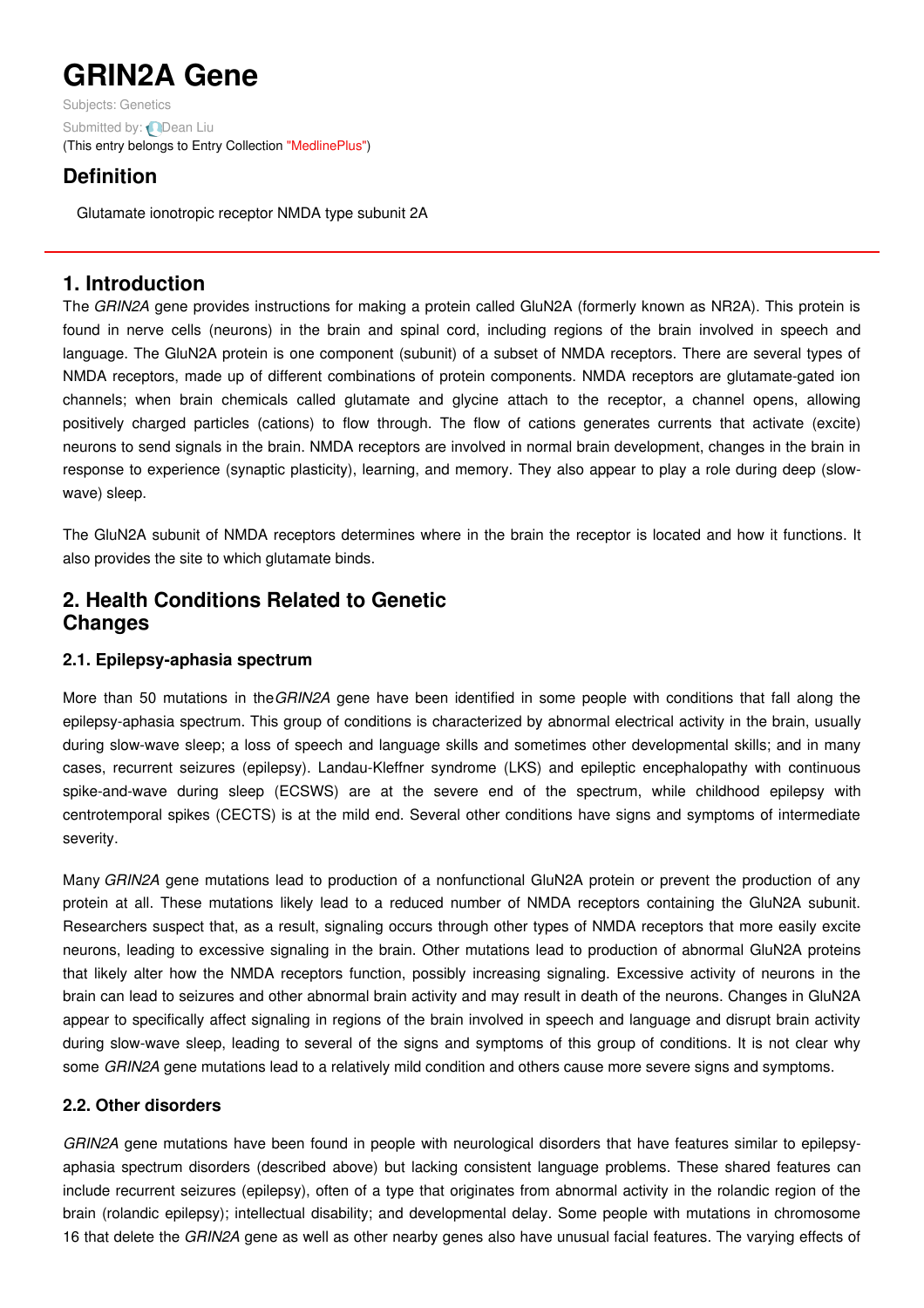different *GRIN2A* gene mutations and how they contribute to different neurological disorders are under study.

### **3. Other Names for This Gene**

- EPND
- GluN2A
- glutamate receptor ionotropic, NMDA 2A isoform 1 precursor
- glutamate receptor ionotropic, NMDA 2A isoform 2 precursor
- glutamate receptor, ionotropic, N-methyl D-aspartate 2A
- LKS
- N-methyl D-aspartate receptor subtype 2A
- N-methyl-D-aspartate receptor channel, subunit epsilon-1
- N-methyl-D-aspartate receptor subunit 2A
- NMDAR2A
- NR2A

#### **References**

- 1. Burnashev N, Szepetowski P. NMDA receptor subunit mutations inneurodevelopmental disorders. Curr Opin Pharmacol. 2015 Feb;20:73-82. doi:10.1016/j.coph.2014.11.008.
- 2. Carvill GL, Regan BM, Yendle SC, O'Roak BJ, Lozovaya N, Bruneau N, BurnashevN, Khan A, Cook J, Geraghty E, Sadleir LG, Turner SJ, Tsai MH, Webster R, OuvrierR, Damiano JA, Berkovic SF, Shendure J, Hildebrand MS, Szepetowski P, SchefferIE, Mefford HC. GRIN2A mutations cause epilepsy-aphasia spectrum disorders. NatGenet. 2013 Sep;45(9):1073-6. doi: 10.1038/ng.2727.
- 3. Lemke JR, Lal D, Reinthaler EM, Steiner I, Nothnagel M, Alber M, Geider K,Laube B, Schwake M, Finsterwalder K, Franke A, Schilhabel M, Jähn JA, Muhle H,Boor R, Van Paesschen W, Caraballo R, Fejerman N, Weckhuysen S, De Jonghe P,Larsen J, Møller RS, Hjalgrim H, Addis L, Tang S, Hughes E, Pal DK, Veri K, VaherU, Talvik T, Dimova P, Guerrero López R, Serratosa JM, Linnankivi T, LehesjokiAE, Ruf S, Wolff M, Buerki S, Wohlrab G, Kroell J, Datta AN, Fiedler B, KurlemannG, Kluger G, Hahn A, Haberlandt DE, Kutzer C, Sperner J, Becker F, Weber YG,Feucht M, Steinböck H, Neophythou B, Ronen GM, Gruber-Sedlmayr U, Geldner J,Harvey RJ, Hoffmann P, Herms S, Altmüller J, Toliat MR, Thiele H, Nürnberg P,Wilhelm C, Stephani U, Helbig I, Lerche H, Zimprich F, Neubauer BA, Biskup S, vonSpiczak S. Mutations in GRIN2A cause idiopathic focal epilepsy with rolandicspikes. Nat Genet. 2013 Sep;45(9):1067-72. doi: 10.1038/ng.2728.
- 4. Lesca G, Rudolf G, Bruneau N, Lozovaya N, Labalme A, Boutry-Kryza N, Salmi M, Tsintsadze T, Addis L, Motte J, Wright S, Tsintsadze V, Michel A, Doummar D,Lascelles K, Strug L, Waters P, de Bellescize J, Vrielynck P, de Saint Martin A, Ville D, Ryvlin P, Arzimanoglou A, Hirsch E, Vincent A, Pal D, Burnashev N,Sanlaville D, Szepetowski P. GRIN2A mutations in acquired epileptic aphasia andrelated childhood focal epilepsies and encephalopathies with speech and language dysfunction. Nat Genet. 2013 Sep;45(9):1061-6. doi: 10.1038/ng.2726.
- 5. Paoletti P. Molecular basis of NMDA receptor functional diversity. Eur JNeurosci. 2011 Apr;33(8):1351-65. doi: 10.1111/j.1460- 9568.2011.07628.x.
- 6. Reutlinger C, Helbig I, Gawelczyk B, Subero JI, Tönnies H, Muhle H,Finsterwalder K, Vermeer S, Pfundt R, Sperner J, Stefanova I, Gillessen-Kaesbach G, von Spiczak S, van Baalen A, Boor R, Siebert R, Stephani U, Caliebe A.Deletions in 16p13 including GRIN2A in patients with intellectual disability,various dysmorphic features, and seizure disorders of the rolandic region.Epilepsia. 2010 Sep;51(9):1870-3. doi: 10.1111/j.1528-1167.2010.02555.x.
- 7. Turner SJ, Mayes AK, Verhoeven A, Mandelstam SA, Morgan AT, Scheffer IE.GRIN2A: an aptly named gene for speech dysfunction. Neurology. 2015 Feb10;84(6):586-93. doi: 10.1212/WNL.0000000000001228.
- 8. Wyllie DJ, Livesey MR, Hardingham GE. Influence of GluN2 subunit identity onNMDA receptor function. Neuropharmacology. 2013 Nov;74:4-17. doi:10.1016/j.neuropharm.2013.01.016.